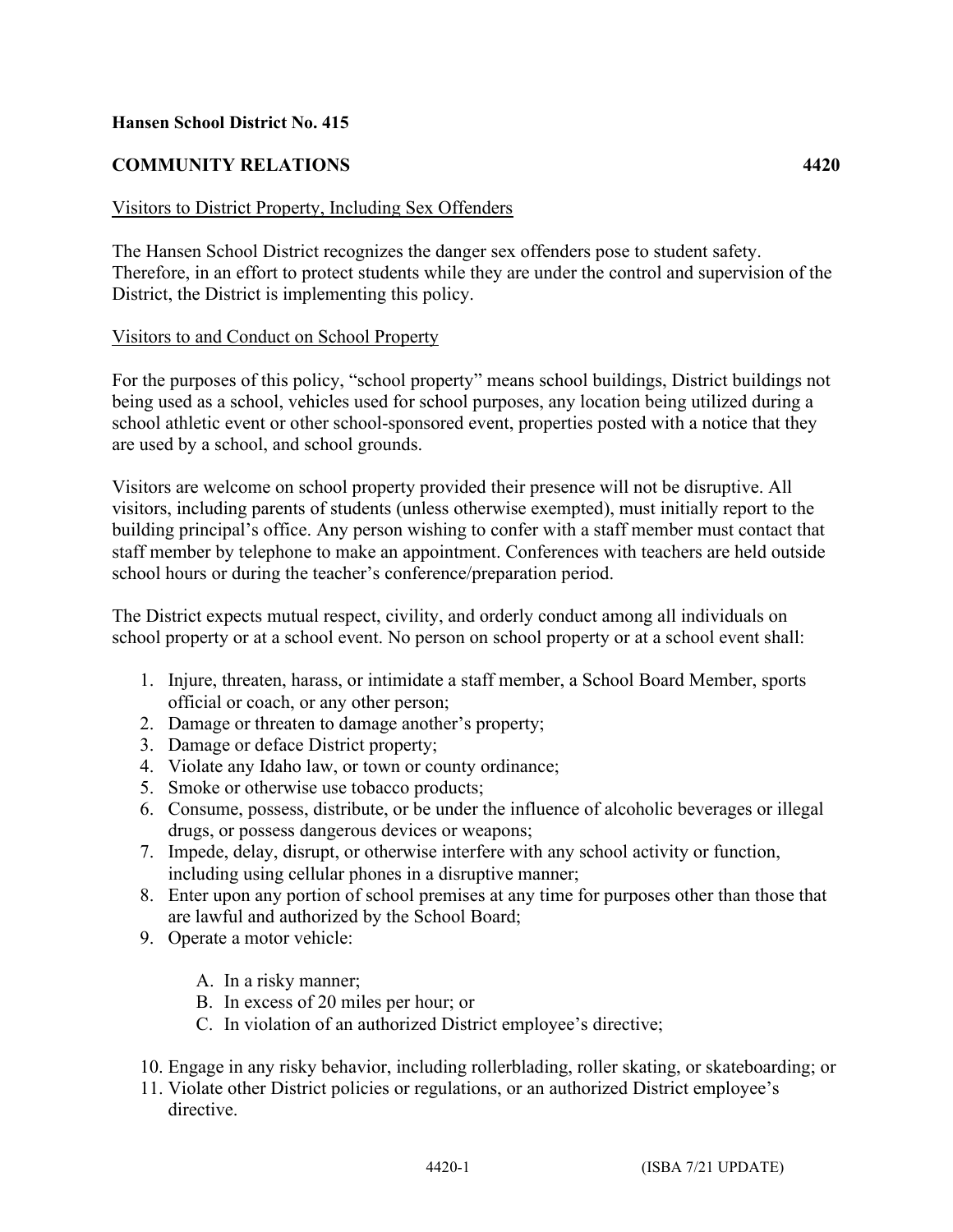## Convicted Sex Offender

State law prohibits a person who is currently registered or is required to register under the sex offender registration act to:

- 1. Be on or remain on the premises of a school building or school grounds, or upon other properties posted with a notice that they are used by a school, when the person believes children under the age of 18 years are present and are involved in a school activity or when children are present within 30 minutes before or after a school activity;
- 2. Loiter on a public way within 500 feet of the property line of school grounds or a school building when children under the age of 18 years are present;
- 3. Be in any vehicle owned, leased, or contracted by a school to transport students to or from school or school-related activities when children under the age of 18 years are present in the vehicle; or
- 4. Reside within 500 feet of a school, measured from the nearest point of the exterior wall of the offenders' dwelling unit to the school's property line, unless the person's residence was established prior to July 1, 2006.

All notices posted as required by Idaho Code, shall be at least 100 square inches, make reference to I.C. § 18-8329, include the term "registered sex offender" and be placed at commonly used entrances to the property. Sample Posted Notice

"This property is used by or as a school. Pursuant to I.C. § 18-8329, registered sex offenders only have limited rights to enter upon or be near school property. Please contact the school district at 208-423-5593 or your probation/parole officer for more information."

Provided, however, section numbers 1 and 2 immediately above shall not apply when the person:

- 1. Is a student in attendance at the school; or
- 2. Resides at a State licensed or certified facility for incarceration, health care, or convalescent care; or
- 3. Is exercising his or her right to vote in public elections;
- 4. Is taking delivery of his or her mail through an official post office located on school grounds;
- 5. Has contacted the District Office annually to obtain written permission from the District to be on the school grounds or upon other property posted with a notice that the property is used by a school; or
- 6. Stays at a homeless shelter or resides at a recovery facility if such shelter or facility has been approved for sex offenders by the county sheriff or municipal police chief.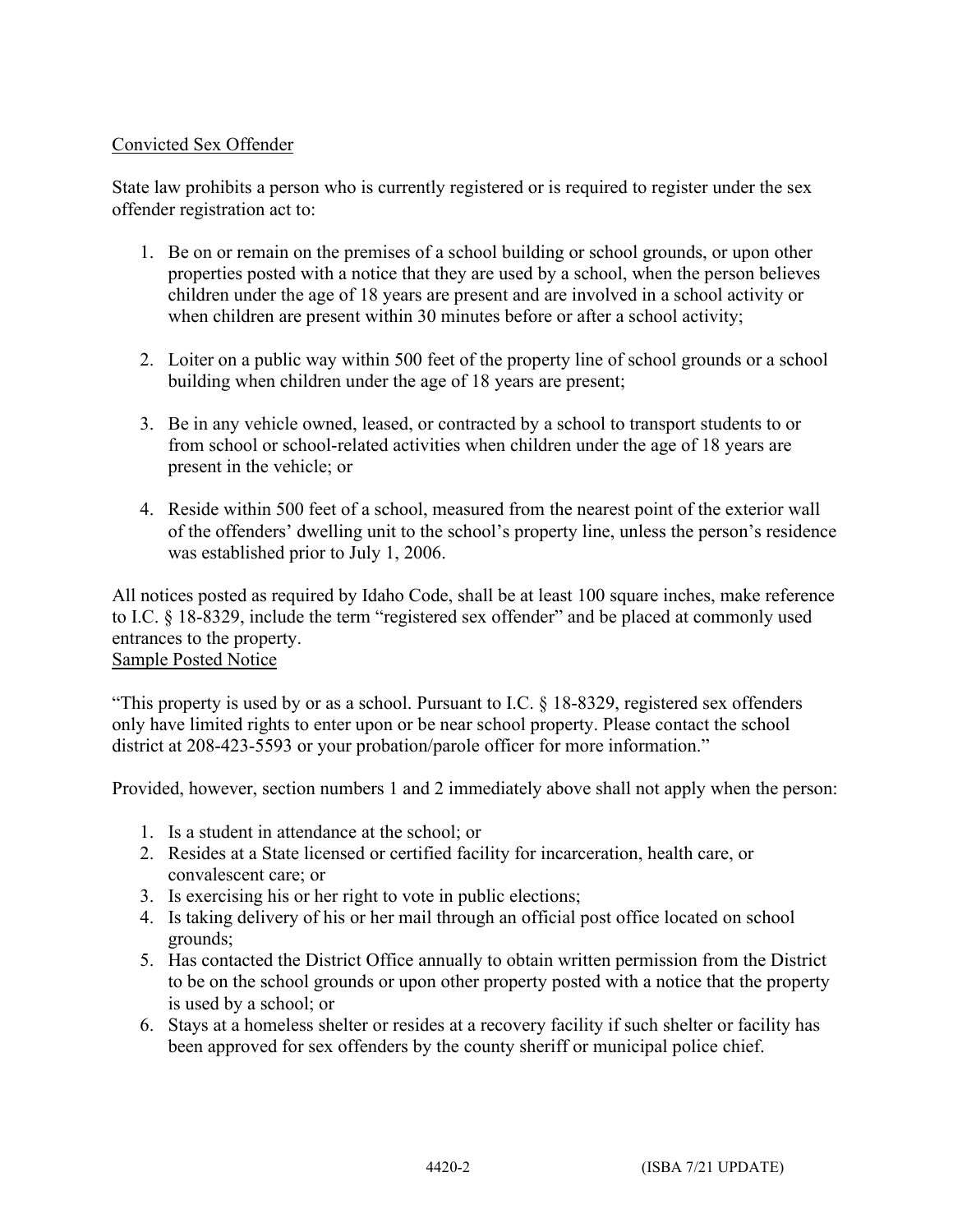**[Note: These provisions are required for an individual who is dropping off or picking up a student and is the student's parent or legal guardian; is attending an academic conference or other scheduled extracurricular event; or is temporarily on school grounds, during school hours, for the purpose of delivering mail, food, or other items.]**

An individual seeking written permission as outlined above must contact the District at least 10 work days prior to the first visit. In determining whether to grant written permission as provided above, the District may, in its discretion, consider the nature of the offense committed, the time since an offense has been committed, the safety of the students, the likely disruption caused by the individual's access to the property, or any other factor. The District will provide a response to the requesting individual within seven days of receipt of the request.

## Sex Offender Registry Notification

The Superintendent or his or her designee shall request notification of registered sex offenders in the same or contiguous zip codes as any school within the District. The request can be made to either the Idaho State Police, the local Sheriff's Department, or the Idaho State Superintendent of Public Instruction. Such request and notification shall be made in accordance with Idaho Code. The information in the sex offender registries is for purposes of protecting the public. It is not to be used for the purpose of harassing or intimidating anyone.

## Staff Notification

At a quarterly meeting, the building principal shall disseminate sex offender registry information received. The principal shall inform staff of the roles and responsibilities of staff in dealing with instances of convicted sex offenders on school property, including, but not limited to, sex offenders on school property without approval, and/or if a staff member is the school official assigned to escort the sex offender.

When sex offender registry information is disseminated by the principal, it shall include a notice that such information should not be shared with others and may only be used for the purposes discussed in this policy and in accordance with Idaho Code. Employees who share registry information with others may be disciplined.

#### Enforcement

Any staff member may request identification from any person on school property. Any staff member shall seek the immediate removal of any person who refuses to provide requested identification.

As circumstances warrant, the District's administrators shall take appropriate action to enforce this policy. Violations will be handled as follows:

1. Anyone observing a parent/guardian or other person violating this policy shall immediately notify the building principal or designee. The principal or designee will request that the person act civilly or otherwise refrain from the prohibited conduct. If the person persists with uncivil or prohibited behavior, the principal shall request that the